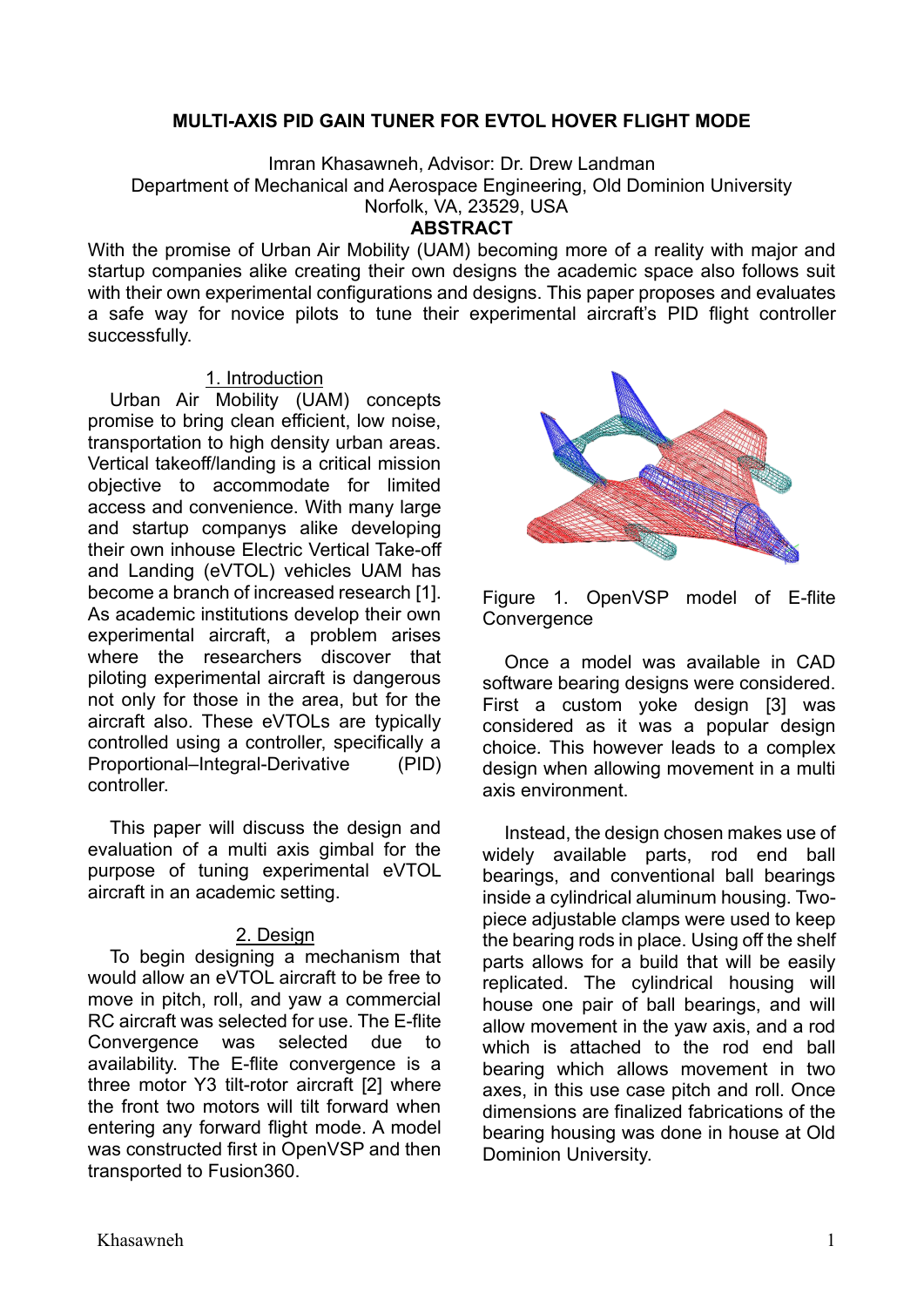





Figure 3. Bearing Assembly

 The bearing assembly housing contains a  $\frac{1}{4}$  inch – 20 threaded hole which interfaces with a commercially sold telescoping monopod. This allows for the adjustability of height to make sure that the vehicle is able to exit ground effect, or enter it, whatever is the desired tuning scenario. The monopod is then placed into a wooden block which is interfaced with a metal plate to firmly anchor the assembly down during tuning.



A Pixhawk flight controller was used in lieu of the stock flight controller so that PID gains could be adjusted as the main flight controller alongside ArduPilot's QuadPlane firmware which allowed for the correct configuration to match the chosen motor combination.

# 3. Tests

Procedure for testing and evaluating the aircraft's performance falls under the response probing method for a PID controller [4]. This procedure begins with selecting the derivative gain (Kd) for a specific axis, roll, pitch, or yaw, and then increasing that gain in steps of 50% until oscillations appear in the response, for Kd smaller higher frequency oscillations are observed [5]. Proceed to decrease that parameter in steps of 10% until the oscillations disappear, then further reduce Kd by 25%. For the proportional gain (Kp) a similar procedure is followed, however, instead of small higher frequency oscillations, larger lower frequency oscillations are observed. Each time Kp is adjusted, the integral gain (Ki) should be set equal to Kp [6].

# 4. Results

Results from Table 1 were obtained from the procedure outlined above. Each axis was tuned individually to eliminate any noise during the tuning process.

|    | Roll  | Pitch | Yaw   |
|----|-------|-------|-------|
| Kp | 0.378 | 0.241 | 0.151 |
| Ki | 0.378 | 0.241 | 0.151 |
| Κd | 0.015 | ი 17  | በ በ1  |

Table 1. Table of Gains for each axis

Khasawneh 2 Figure 4. Fully constructed design in Fusion360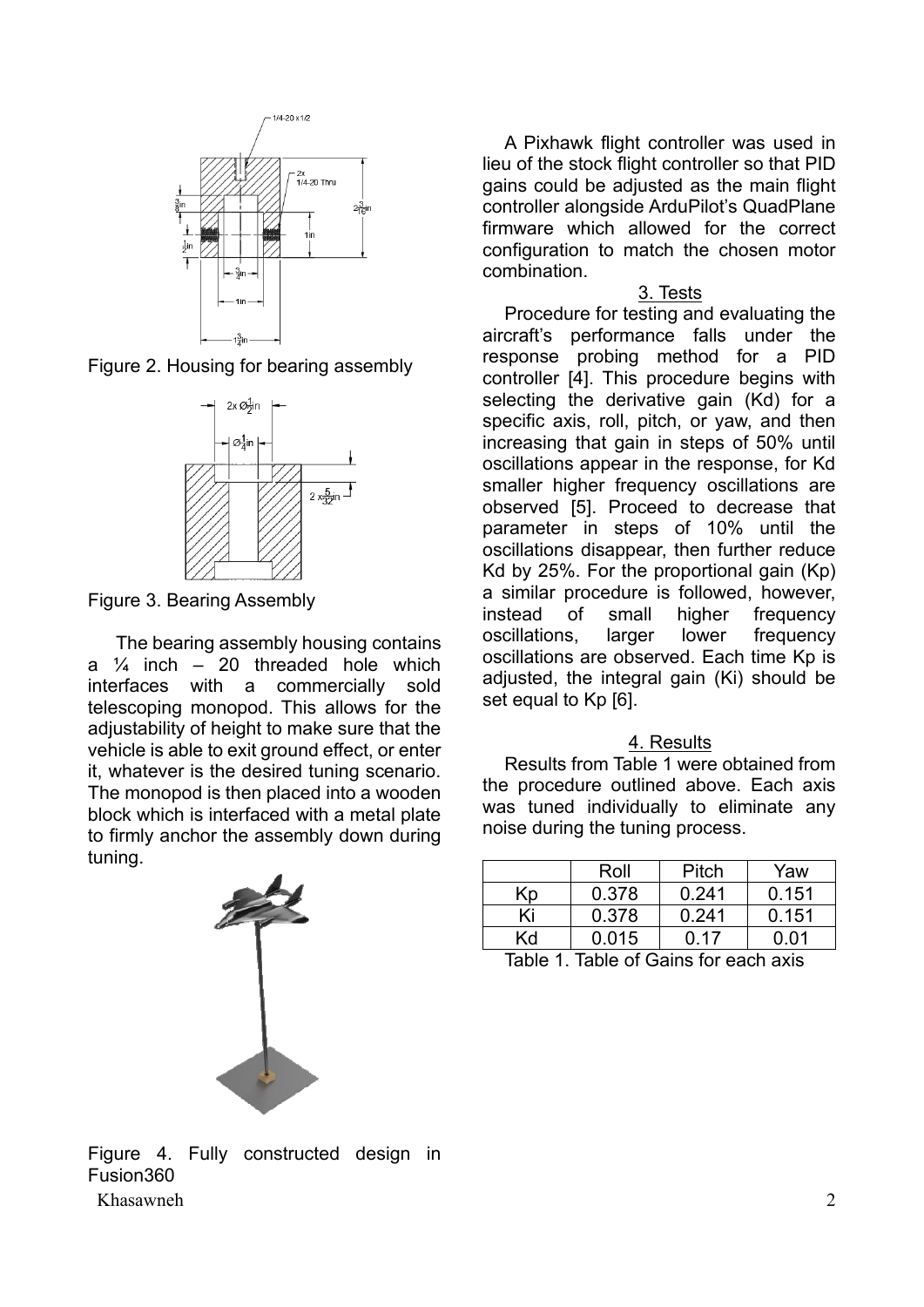

Figure 5. Pitch vs time.

Tests were conducted by giving the aircraft a 15-degree input and evaluating how long it takes for the command to be reached, and whether there is significant overshoot and steady state error. If the steady state error, percentage overshoot, and rise time were within acceptable ranges then the aircraft was considered tuned in that axis. Acceptable ranges were below 5% for steady state error and percentage overshoot. Rise time should be within the range of  $0.400 + 0.2$  seconds [1].

Figure 5 shows the actual pitch attitude and the desired, or input, pitch attitude overlayed on top of one another versus time. This leads to the determination of the rise time (Tr). For pitch the rise time was evaluated to be 0.436 seconds, which is acceptable [1]. Steady state error is approximately zero, and the percentage overshoot is also negligible.

Figure 6. shows roll vs time as figure 5 did, however the response lags much more than pitch does. The time response is measured at 0.632 seconds which is just outside the acceptable range. This is likely due to the added weight from the modifications to accommodate for the gain tuner, unbalancing the aircraft in the roll axis. Or this configuration, 3 motors in a Y configuration, could have roll vulnerabilities. With minimal overshoot and steady state error this is still an acceptable result [5].

## 5. Conclusions and future work

A practical multiple axis PID gain tuner is an extremely useful tool to those studying aerospace, specifically those who are interested in experimental aircraft designs which utilize eVTOL configurations [2]. The results here prove that an acceptable gain can be reached by securing an aircraft safely and ensuring everyone involved can conduct research in a risk-free environment. The results proved tuning works in a



Figure 6. Roll vs Time.

constrained environment, but future work should be done in free air flight.